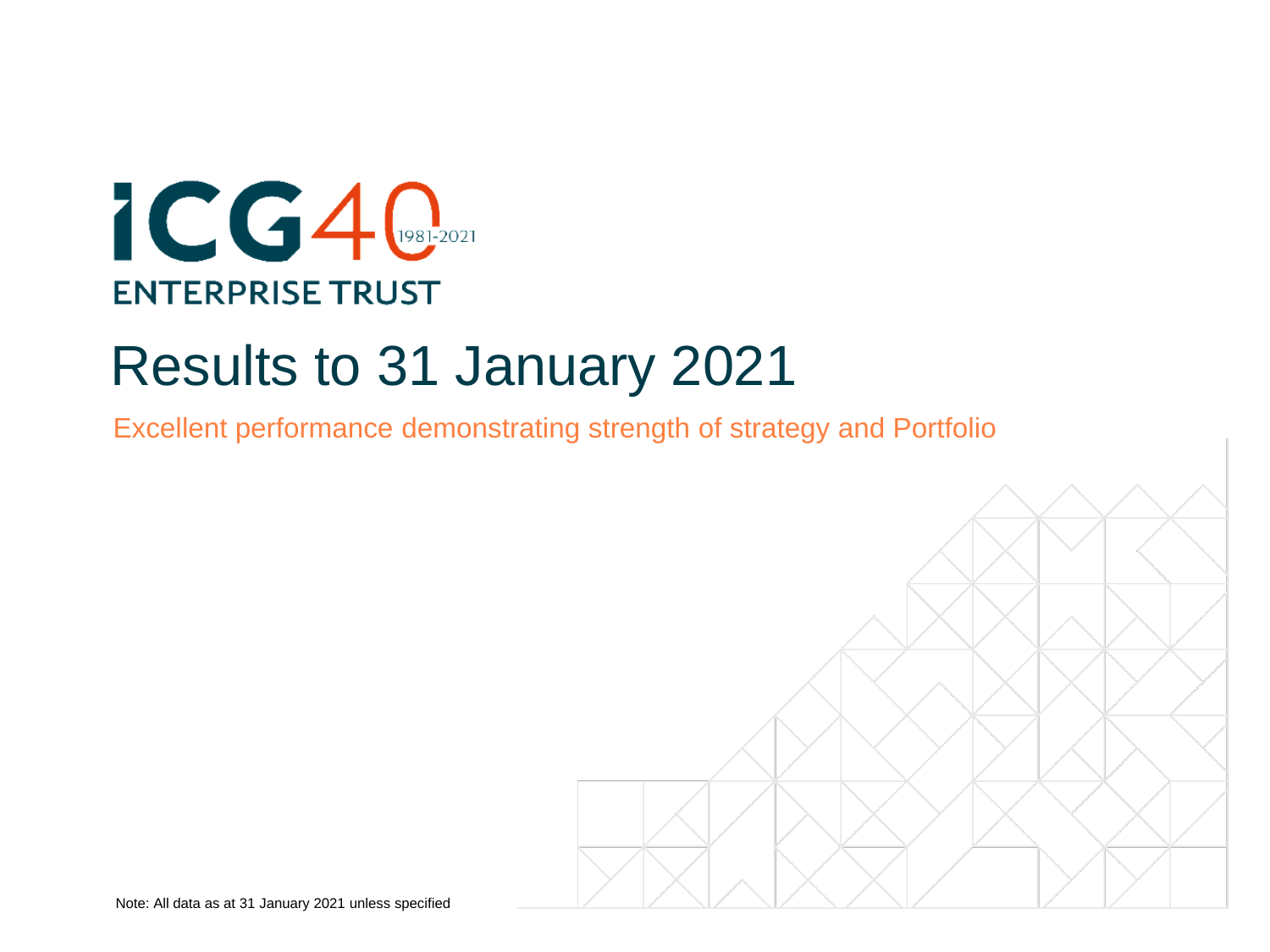## **Year in review**

| Excellent<br>Portfolio performance                                                                      | <b>Strong investment</b><br>activity                                                                  | Attractive Portfolio positioned for<br>continued growth                                                                                                     |
|---------------------------------------------------------------------------------------------------------|-------------------------------------------------------------------------------------------------------|-------------------------------------------------------------------------------------------------------------------------------------------------------------|
|                                                                                                         |                                                                                                       |                                                                                                                                                             |
| $\triangleright$ NAV per share of 1,384.4p, total<br>return of 22.5% driven by Portfolio<br>performance | Dedicated investment team<br>remained active; sourcing<br>attractive opportunities throughout<br>year | $\triangleright$ Portfolio broadly diversified by<br>sector and geography focused on<br>companies with defensive<br>business models in resilient<br>sectors |
| ▶ 24.9% portfolio return on a local<br>currency basis                                                   | Invested £139m, 36% into High                                                                         |                                                                                                                                                             |
|                                                                                                         | <b>Conviction Investments</b>                                                                         | $\triangleright$ Top 30 companies account for<br>52% of the Portfolio value                                                                                 |
| ▶ Top 30 companies performed well<br>reporting aggregate LTM revenue<br>growth of 15%                   | ▶ 13 new Third Party Fund<br>commitments, of which three to<br>new manager relationships              | ▶ High Conviction Investments<br>represented 51% of Portfolio value                                                                                         |
| Realisations at average $31\%$ uplift<br>to carrying value, 2.4x multiple to<br>cost                    |                                                                                                       | Momentum continuing post year-<br>end, outlook remains positive                                                                                             |

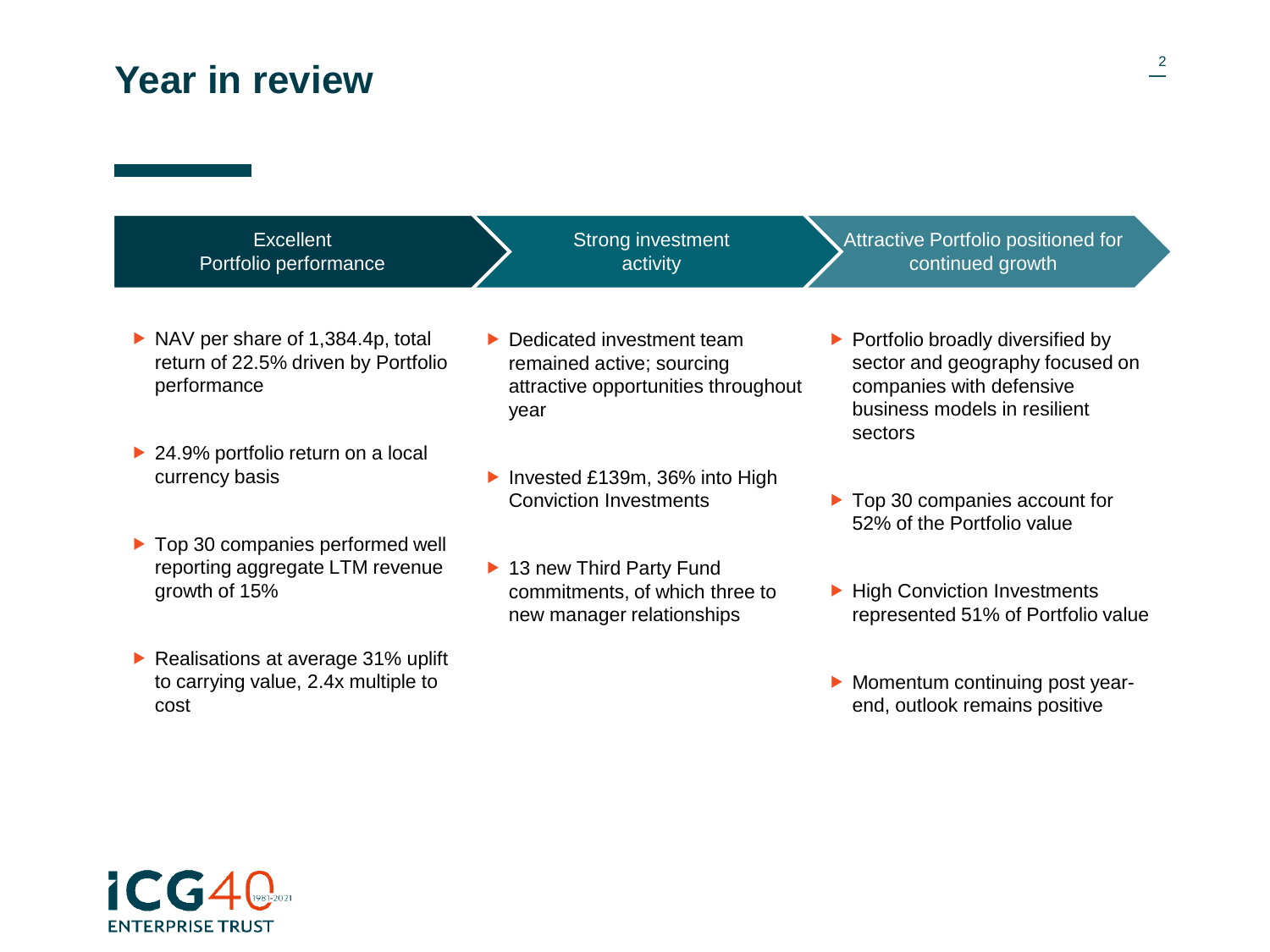#### **Private equity market**

Sector demonstrated its resilience during 2020, outlook remains positive





<sup>1</sup>Bain & Company, Global Private Equity Report 2021 <sup>2</sup> Blackrock GBP capital market assumptions, December 2020. Five year time horizon, annualised performance <sup>3</sup> End-to-end pooled net IRR as at Q3 2020, source Bain & Company, Global Private Equity Report 2021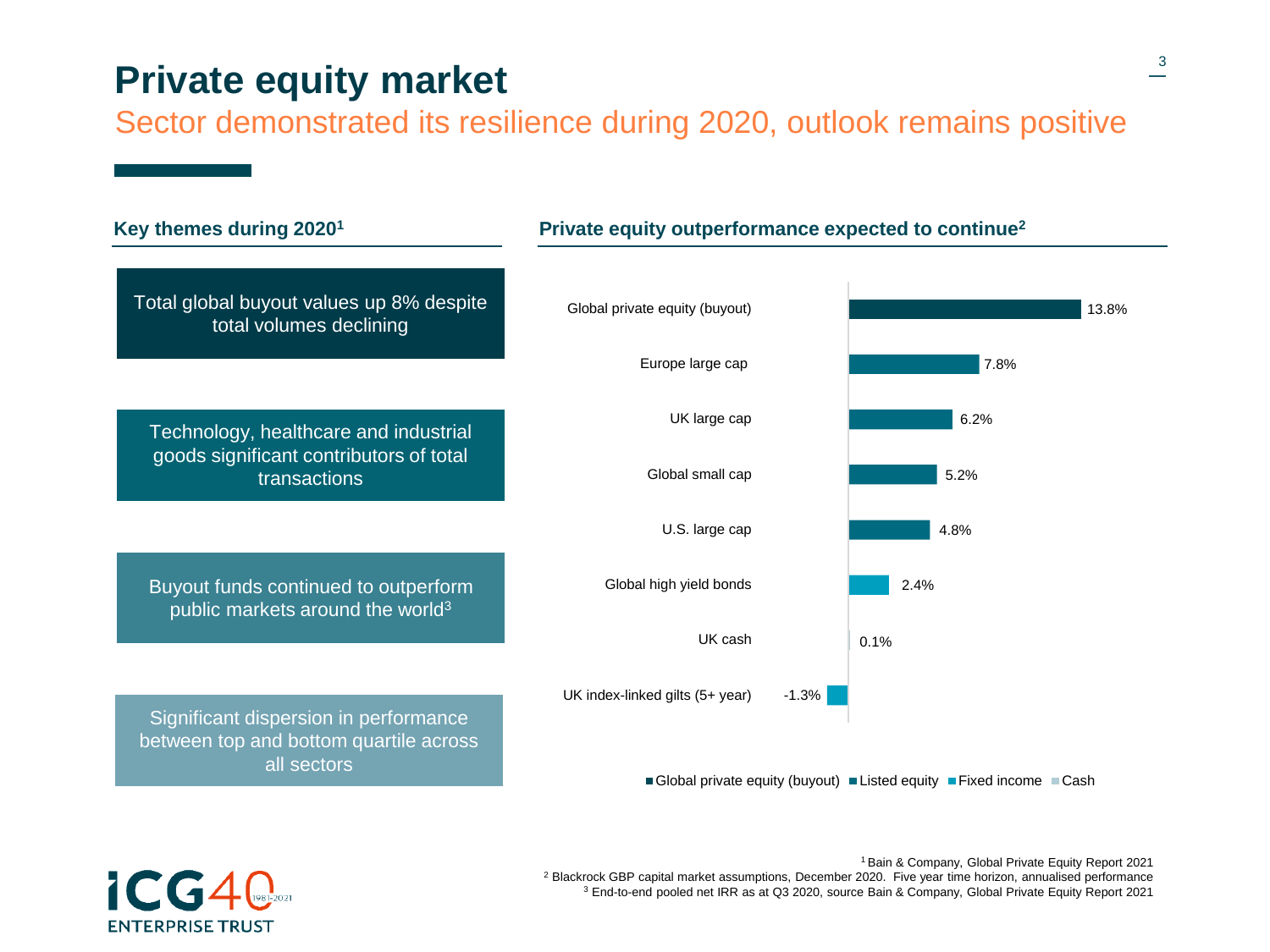# **ICG Enterprise Trust**

#### Investing in private companies to generate long-term returns





<sup>1</sup> As at 31 December 2020 <sup>2</sup> Three years ending 31 January 2021 <sup>3</sup> Five years ending 31 January 2021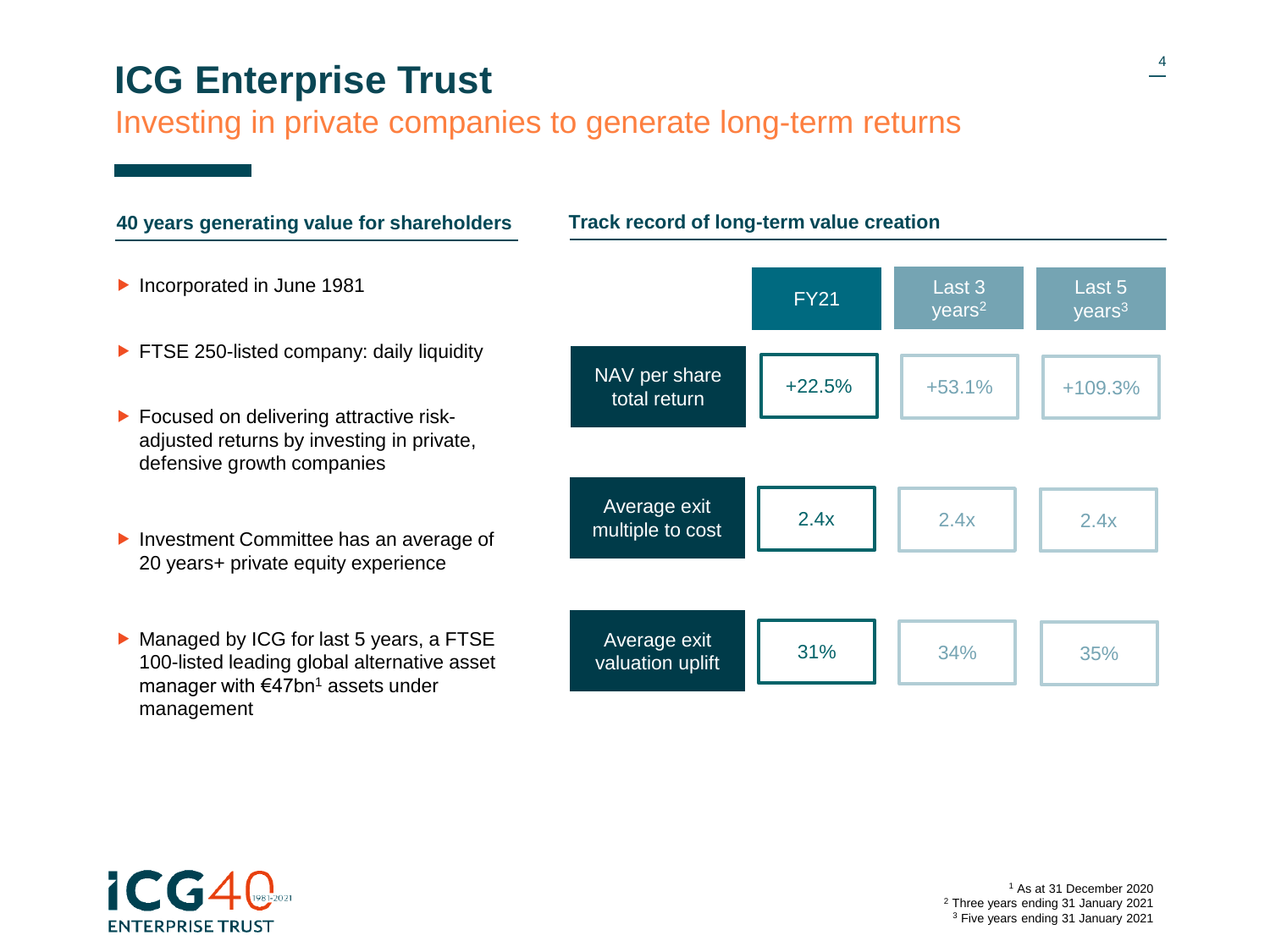## **Relationship with ICG plc**

Significant benefits to ICG Enterprise Trust



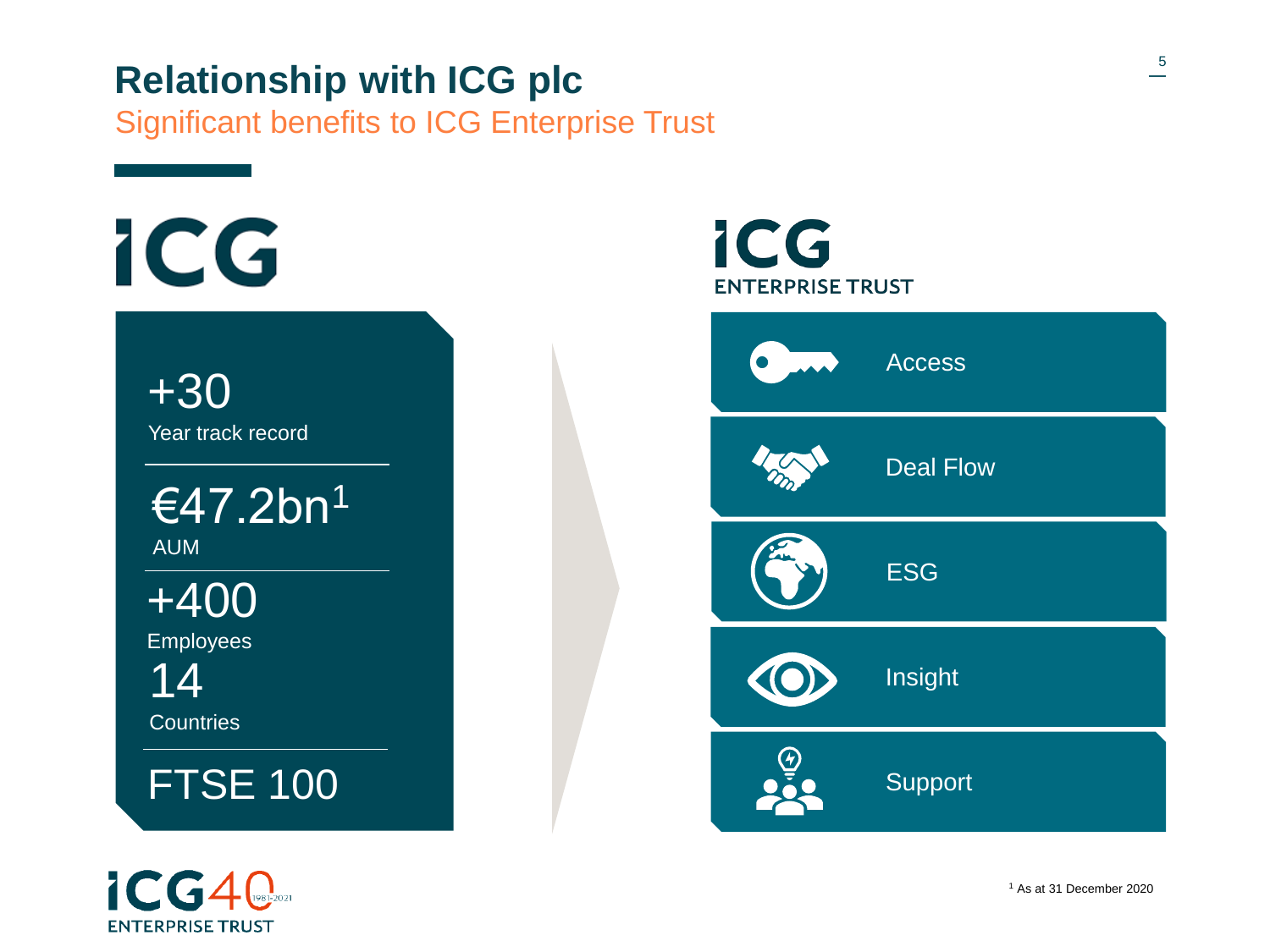## **Creating value for our shareholders**

Significant shareholder value added since ICG became Manager<sup>1</sup>



#### **Alongside progressive dividend policy**





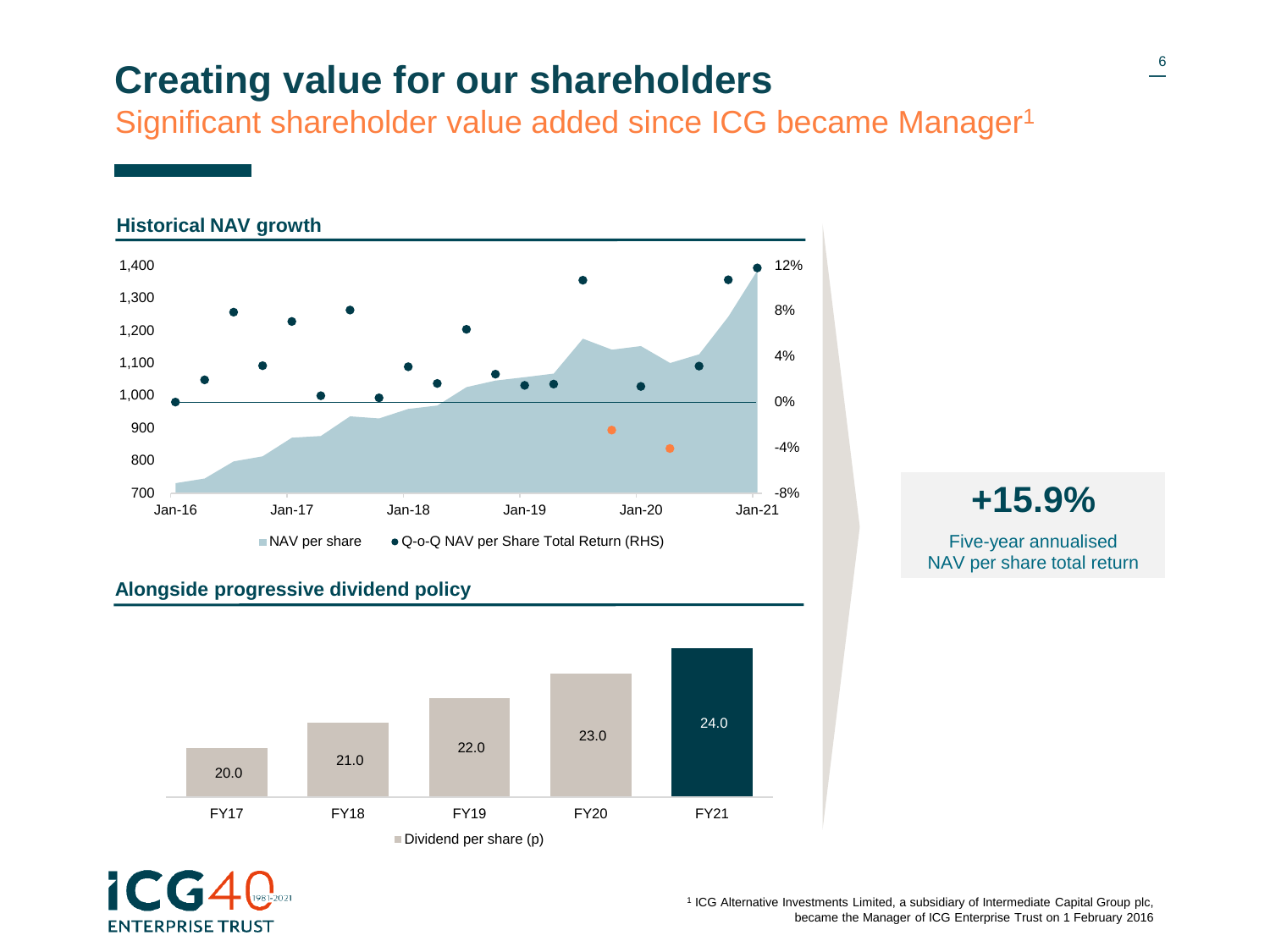### **Our track record**

Excellent performance investing and managing our Portfolio





<sup>1</sup> Portfolio return on a local currency basis <sup>2</sup> Graph shows realisations at multiple of original invested cost (average for each period) <sup>3</sup> Graph shows uplift in value for investments upon exit compared to previously reported value (average for each period)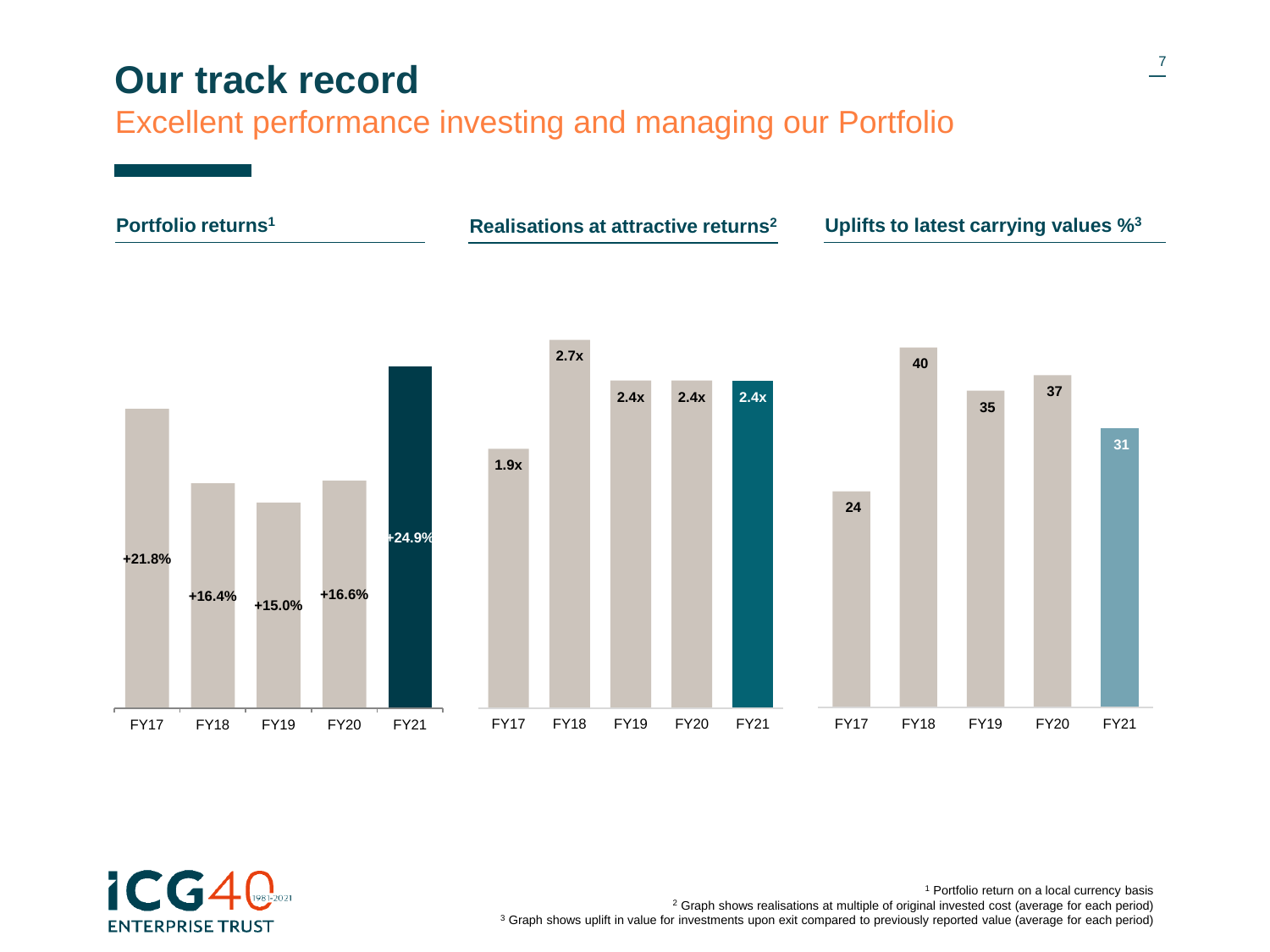## **Actively managed Portfolio**

Delivering attractive risk-adjusted returns



19% Five-year annualised local currency returns<sup>2</sup>



<sup>1</sup>All or part of investment held as a third party direct investment or acquired as part of third party secondary investment <sup>2</sup>Five-year annualised local currency returns to 31 January 2021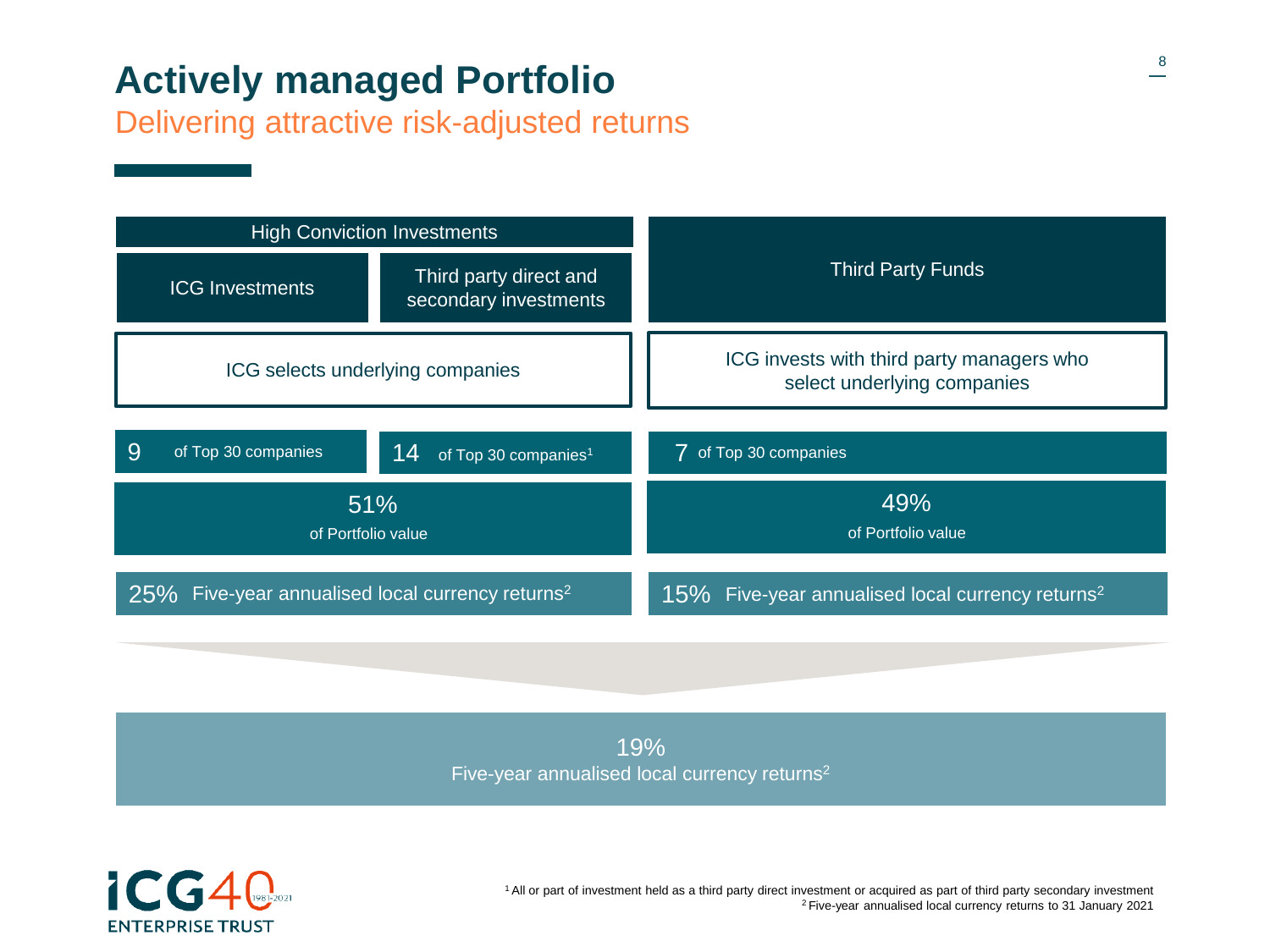### **Portfolio structure**

#### Broad-based growth underlines benefits of approach



#### **Appropriately diversified Portfolio**

**ENTERPRISE TRUST** 

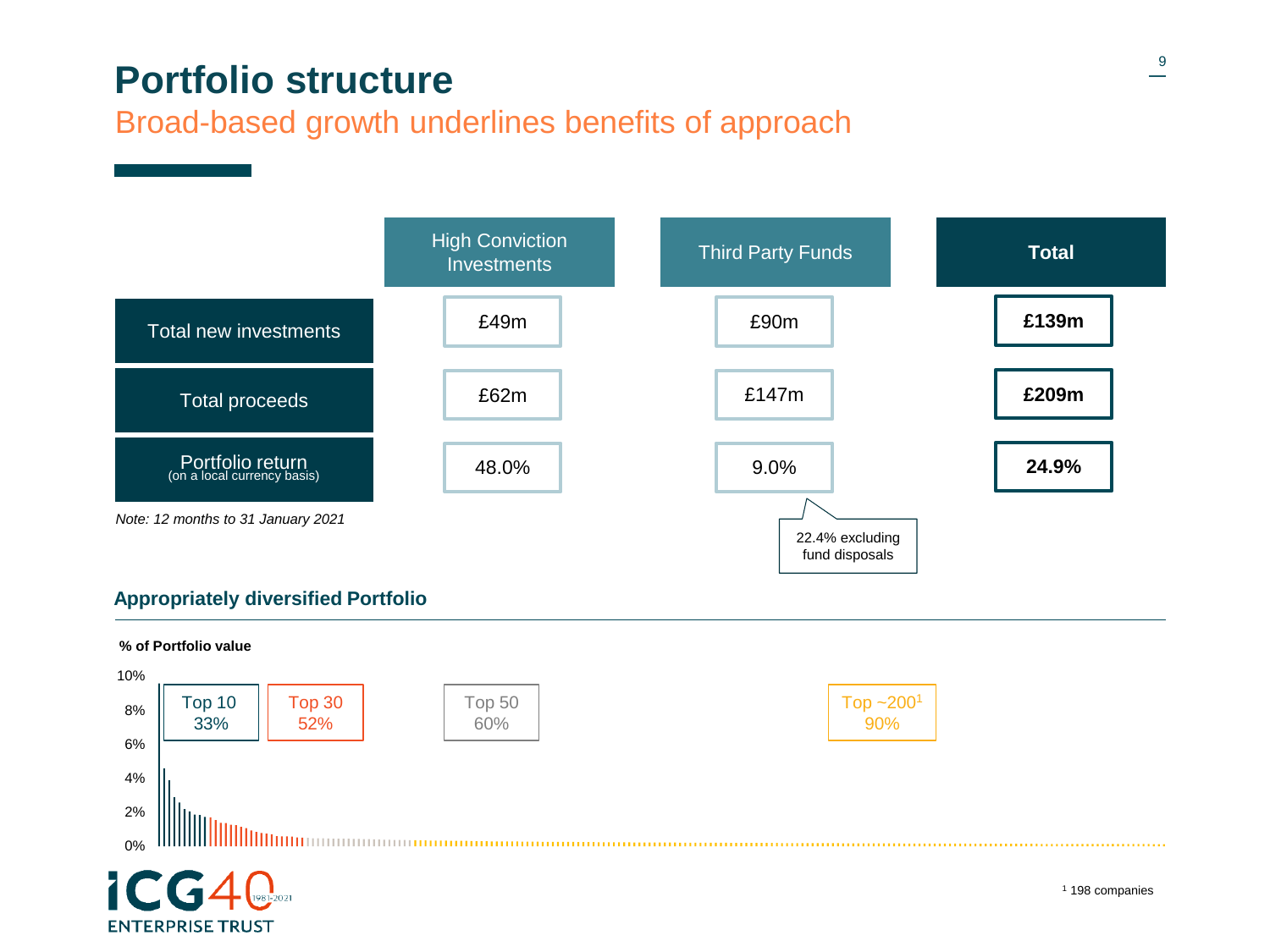### **10 Portfolio growth** Driven by High Conviction Investments

#### **Portfolio value (£m)**

**ENTERPRISE TRUST** 

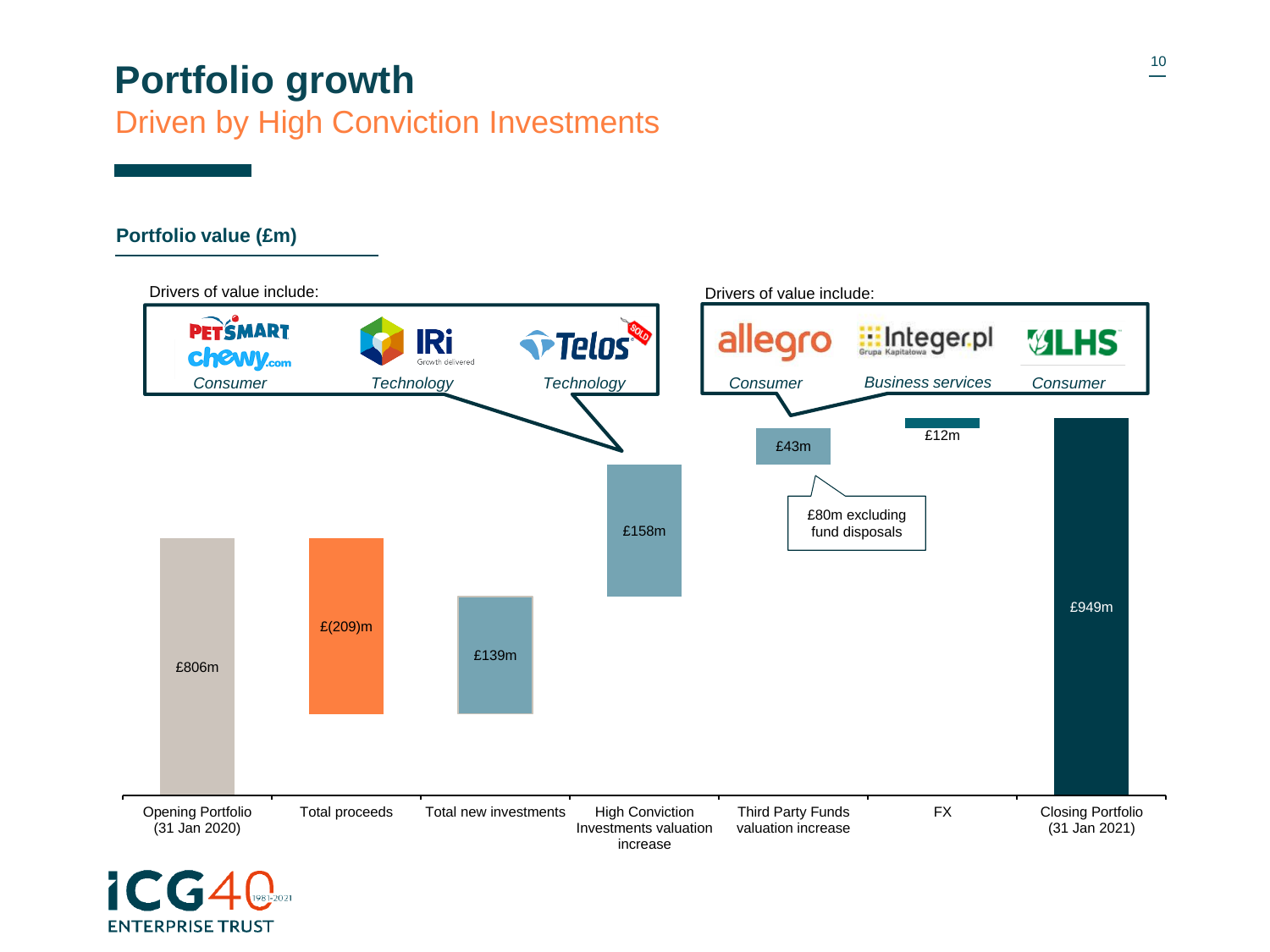### **Performance of Top 30 companies: 52% of Portfolio**

Strong operational performance underpins value

- ▶ Top 30 companies reported LTM revenue growth of 15%
- ▶ Of the Top 30 companies, EBITDA is a relevant metric for 26<sup>1</sup>. These companies:
	- ▶ Reported LTM revenue and EBITDA growth of 12% and 14% respectively
	- ▶ Were valued at a weighted average Enterprise Value / EBITDA multiple of 14.0x
	- ► Had a net debt / EBITDA ratio of 4.3x

**ENTERPRISE TRUST** 



**Consistent growth in revenue and profitability<sup>2</sup>**

<sup>1</sup>PetSmart/Chewy, Telos, Allegro and Cognito were excluded from this analysis 2 Parameters of Top 30 companies not consistent over the time period presented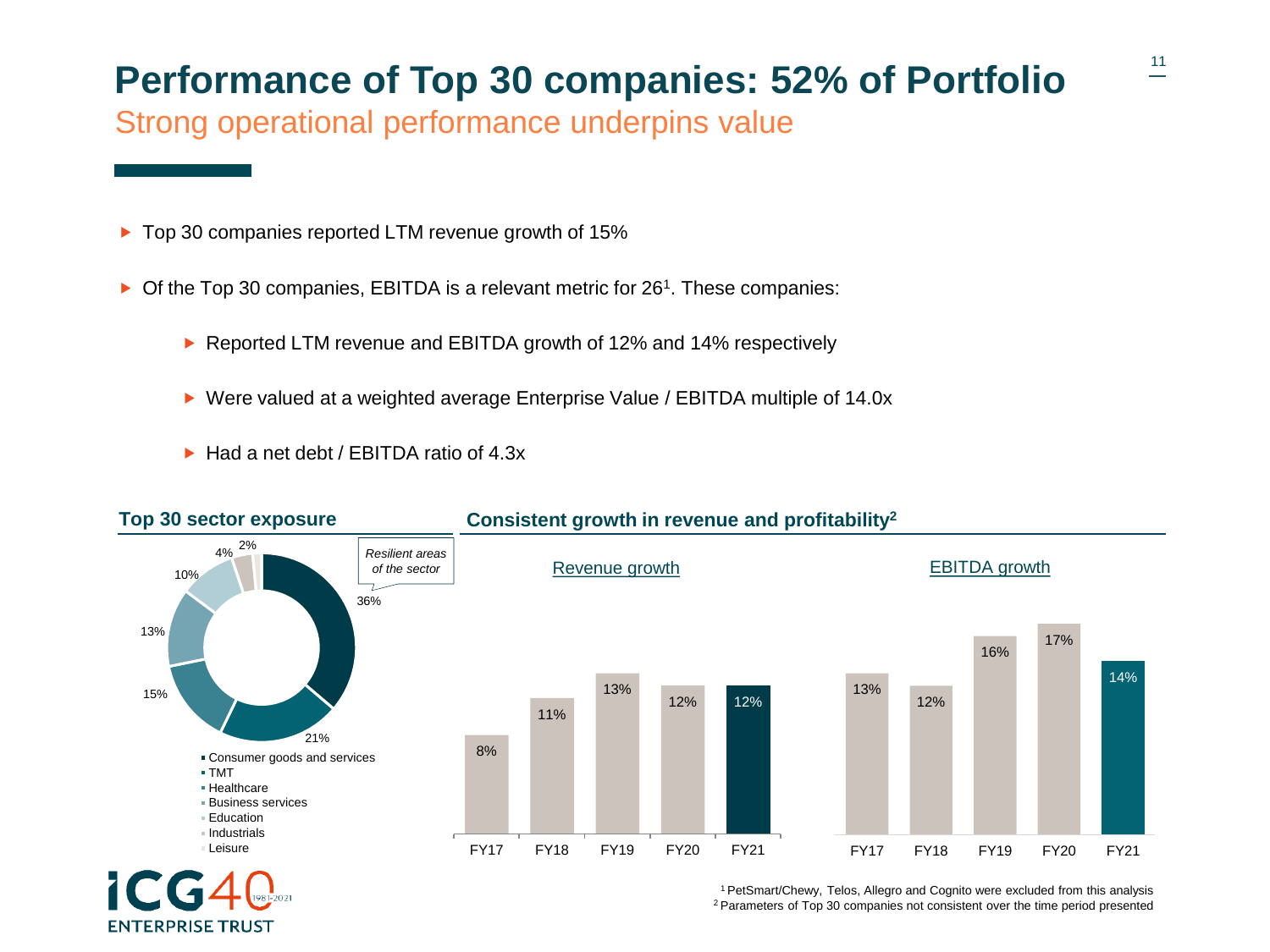# **Focus on our largest 10 investments**

Managing diversification and exposure

- ▶ Largest 10 investments represent 33% of Portfolio value
- $\triangleright$  Broad diversification across sector, vintage and geography
- ▶ 9 of the largest 10 investments are High Conviction Investments

|                       | <b>PETŚMART</b><br><b>chewy.com</b> | Telos          | Domus <sup>()</sup> | <b>MINIMAX</b>              | <b>ULHS</b>                       |                     | VISMA DOC      | <b>YUDO</b>  | <b>IRi</b><br>Growth delivered | supporting<br>education<br>SS |
|-----------------------|-------------------------------------|----------------|---------------------|-----------------------------|-----------------------------------|---------------------|----------------|--------------|--------------------------------|-------------------------------|
| Rank                  | 1                                   | $\overline{2}$ | 3                   | 4                           | $5\phantom{.0}$                   | $6\phantom{1}$      | $\overline{7}$ | 8            | 9                              | 10                            |
| % Portfolio<br>value  | 9.6%                                | 4.6%           | 3.9%                | 2.9%                        | 2.6%                              | 2.2%                | 2.1%           | 1.9%         | 1.8%                           | 1.7%                          |
| <b>Manager</b>        | BC<br>Partners                      | <b>Direct</b>  | <b>ICG</b>          | <b>ICG</b>                  | Gridiron                          | ICG / Hg<br>Capital | <b>ICG</b>     | <b>ICG</b>   | New<br>Mountain<br>Capital     | <b>ICG</b>                    |
| Year of<br>investment | 2015                                | 1998           | 2017                | 2018                        | 2016                              | 2017/<br>2020       | 2019           | 2017         | 2018                           | 2014                          |
| <b>Sector</b>         | Consumer<br>goods and<br>services   | <b>TMT</b>     | Healthcare          | <b>Business</b><br>services | Consumer<br>goods and<br>services | <b>TMT</b>          | Healthcare     | Industrials  | <b>TMT</b>                     | Education                     |
| Country               | <b>USA</b>                          | <b>USA</b>     | France              | Germany                     | <b>USA</b>                        | Norway              | Italy          | Hong<br>Kong | <b>USA</b>                     | UK                            |

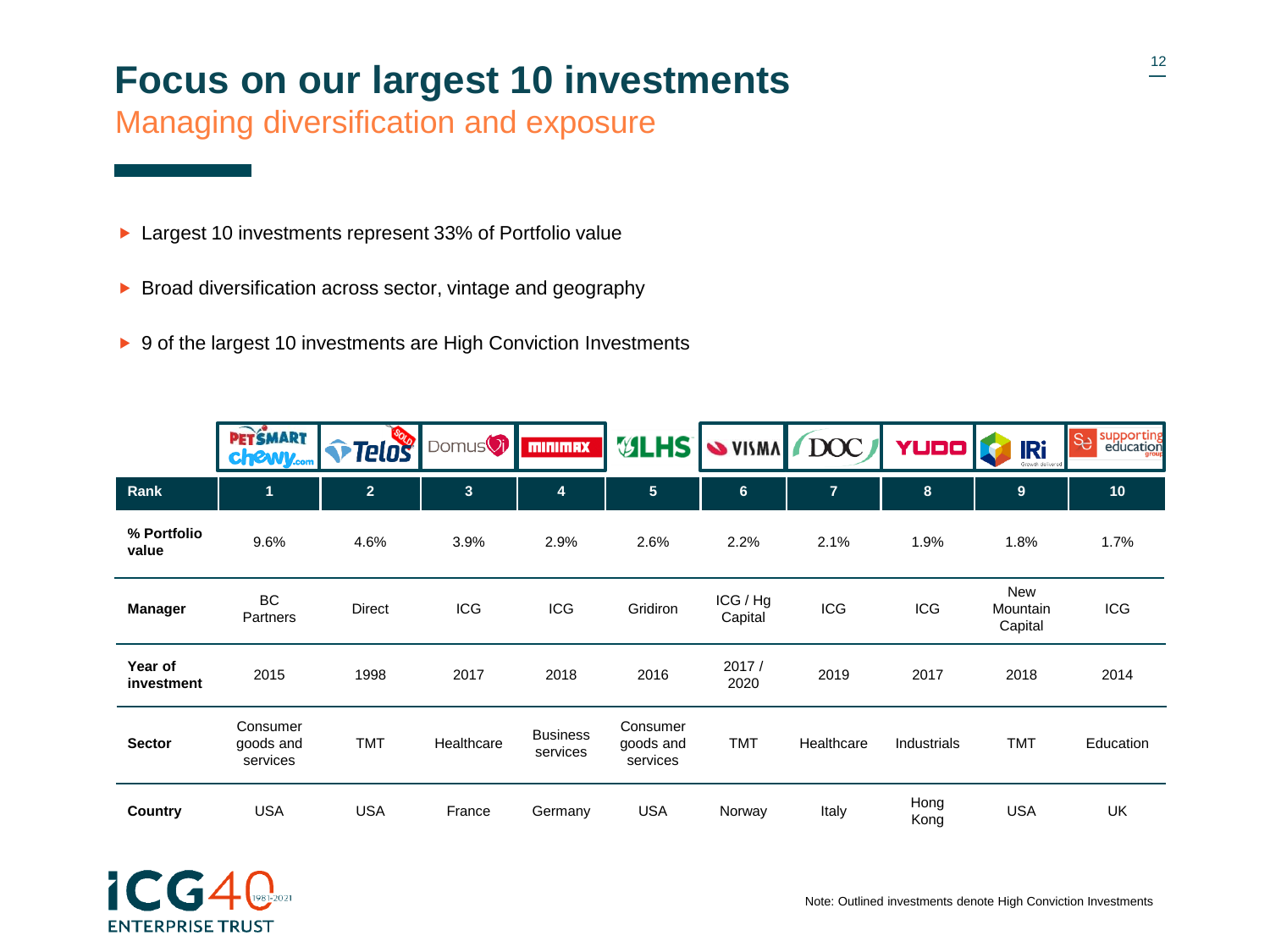# **Continued investing in attractive opportunities**

Deployed £139m during the year, of which £49m in High Conviction

#### 6 1 12 30 26 19 18 27 Q1 '21 Q2 '21 Q3 '21 Q4 '21 **32 20 30** driven reduction in H1

**Investment activity accelerated during the year (£m)**



**High Conviction Investments made during the year<sup>1</sup>**

High Conviction Investments Third Party Funds



<sup>1</sup> £2m add-on from existing direct investments completes the £49m total High Conviction Investments made during the year <sup>2</sup> Secondary investment into BC Partners IX. Underlying company logos are non-exhaustive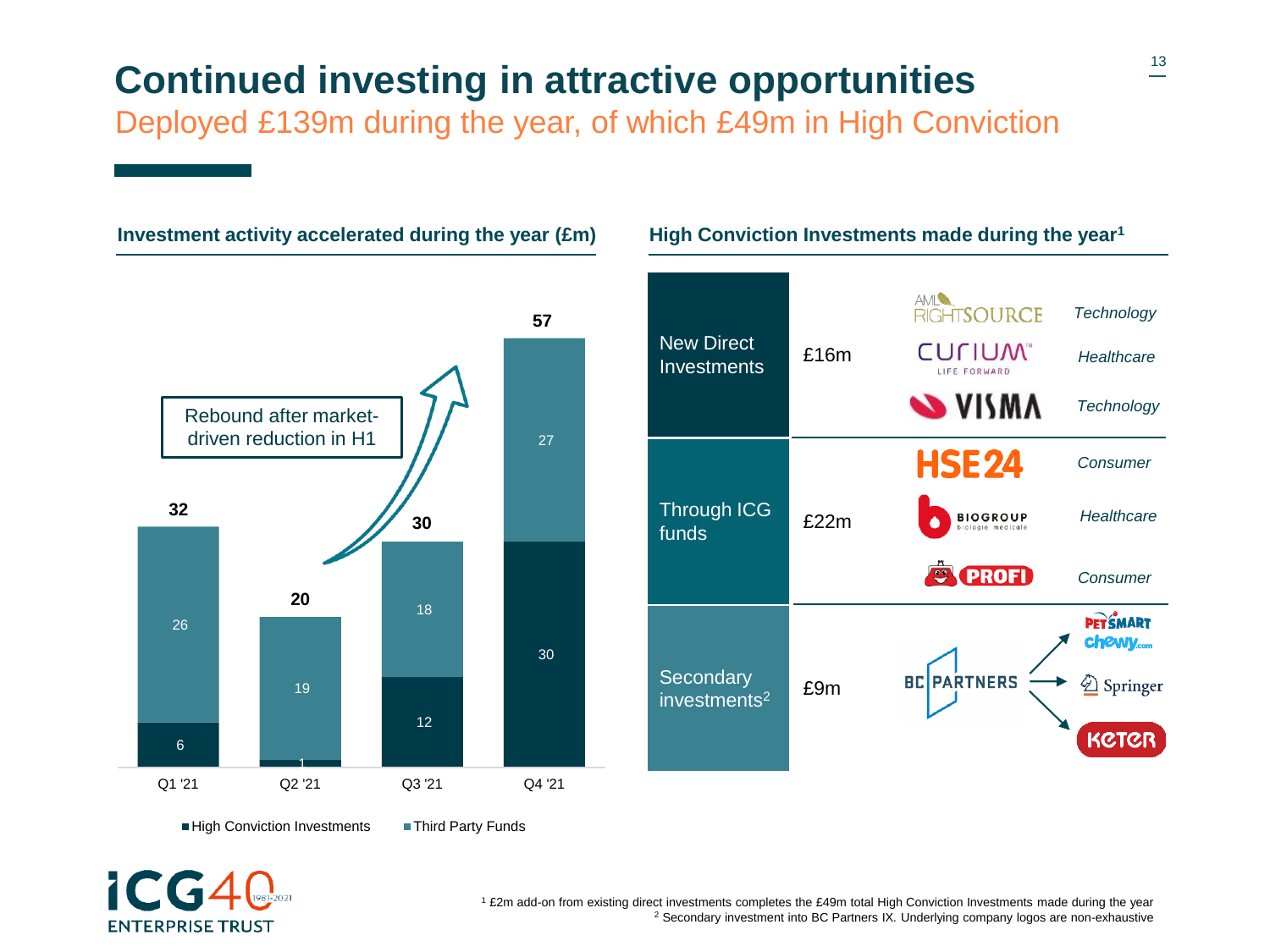# <sup>14</sup> **Third Party Funds are a strategic benefit**

Providing deal flow to direct investments

#### **Examples of Third Party Funds and current direct investments<sup>1</sup> PETSMART BC PARTNERS** chewy.com GRYPHON **ENDEAVOR VitalSmarts\* LEEDS** Equity Partners **IRi berlin OAK HILL** PAI **FRONERI** PARTNERS system one THL Investment made in FY21

**ENTERPRISE TRUST** 

- ▶ Deployed £90m into Third Party Funds during the year
- ▶ Commitments to Third Party Funds give us access to direct investment deal flow where we can increase exposure to the most attractive opportunities
- ▶ Opportunity for direct investments incorporated into initial decision to commit to Third Party Funds
- Given the life of Third Party Funds, we take a long-term relationship-driven view on potential direct deal flow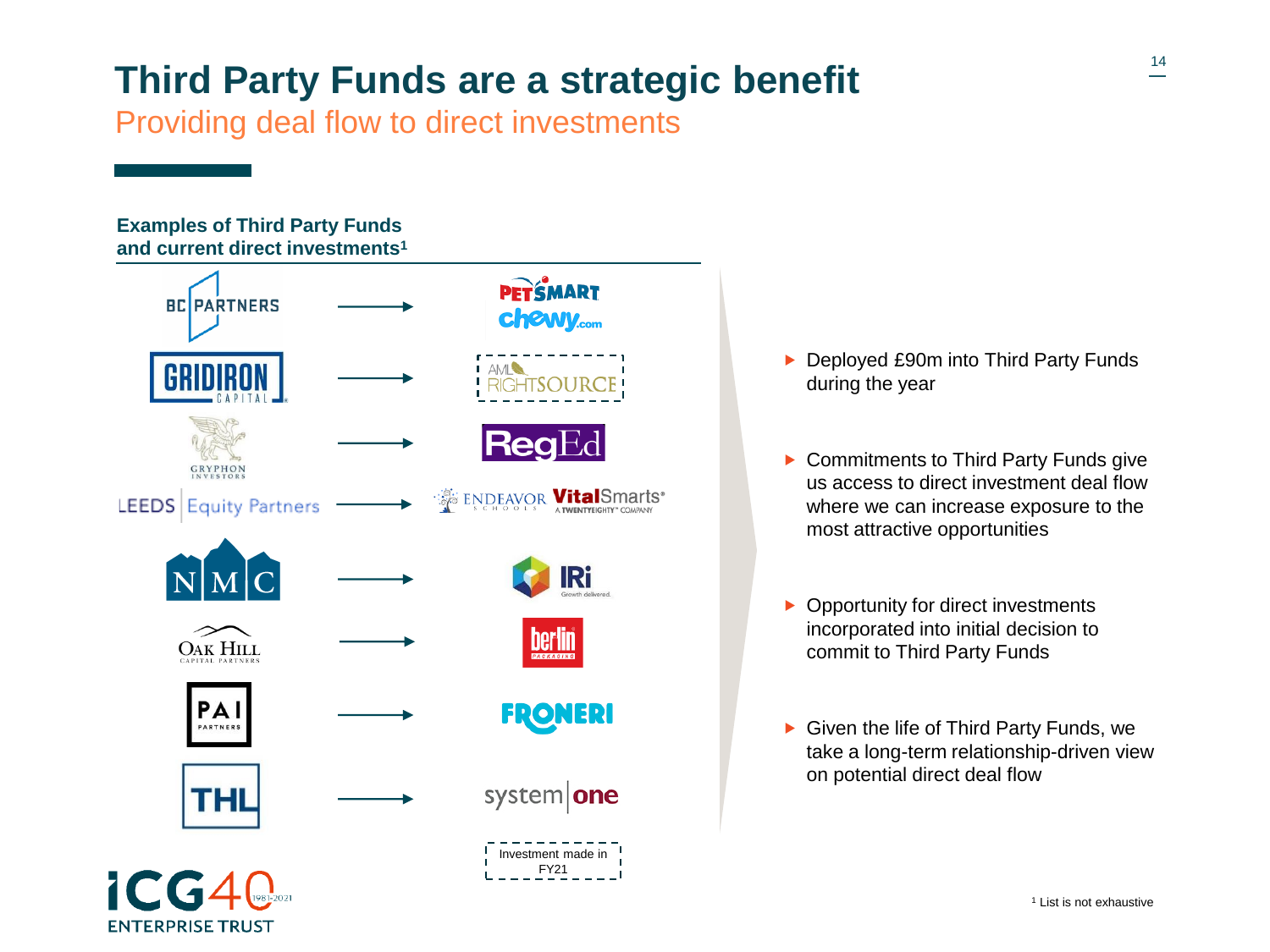### **Our Portfolio today**

#### Strategically positioned for defensive growth



#### **Optimising exposure of Top 30 companies as % of Portfolio value<sup>1</sup>**

**Increasing North America exposure Resilient sector exposure** 







<sup>1</sup>Top 30 companies concentration. Source: ICG Enterprise Trust data as at 31 January 2021. Peer data taken from latest available external disclosure published between November 2020 – April 2021. Five peers express exposure as a % of NAV. The peer depicted on the left most point of the graph discloses exposure of Top 25 companies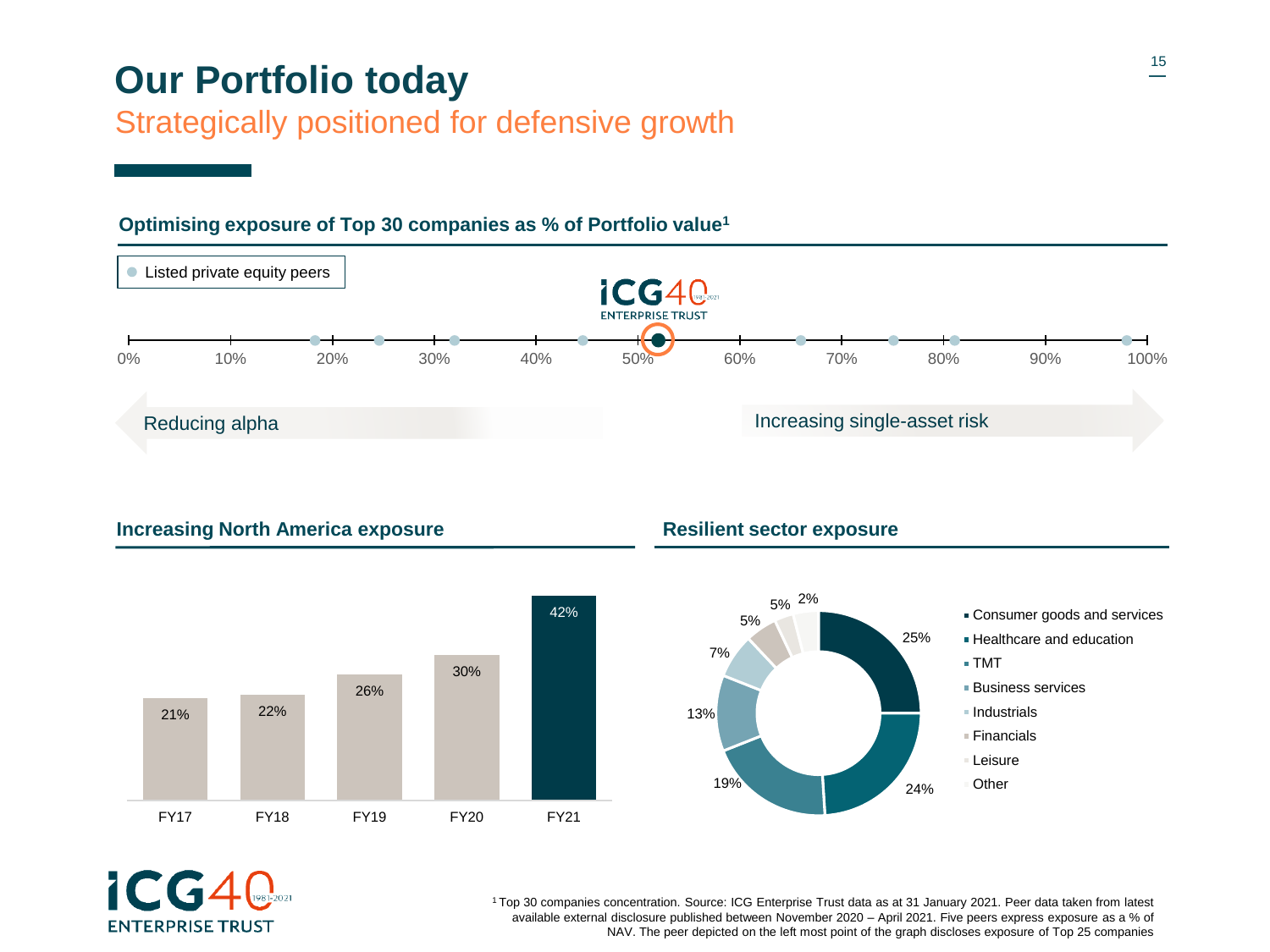#### **Robust balance sheet**

Well positioned to take advantage of upcoming opportunities



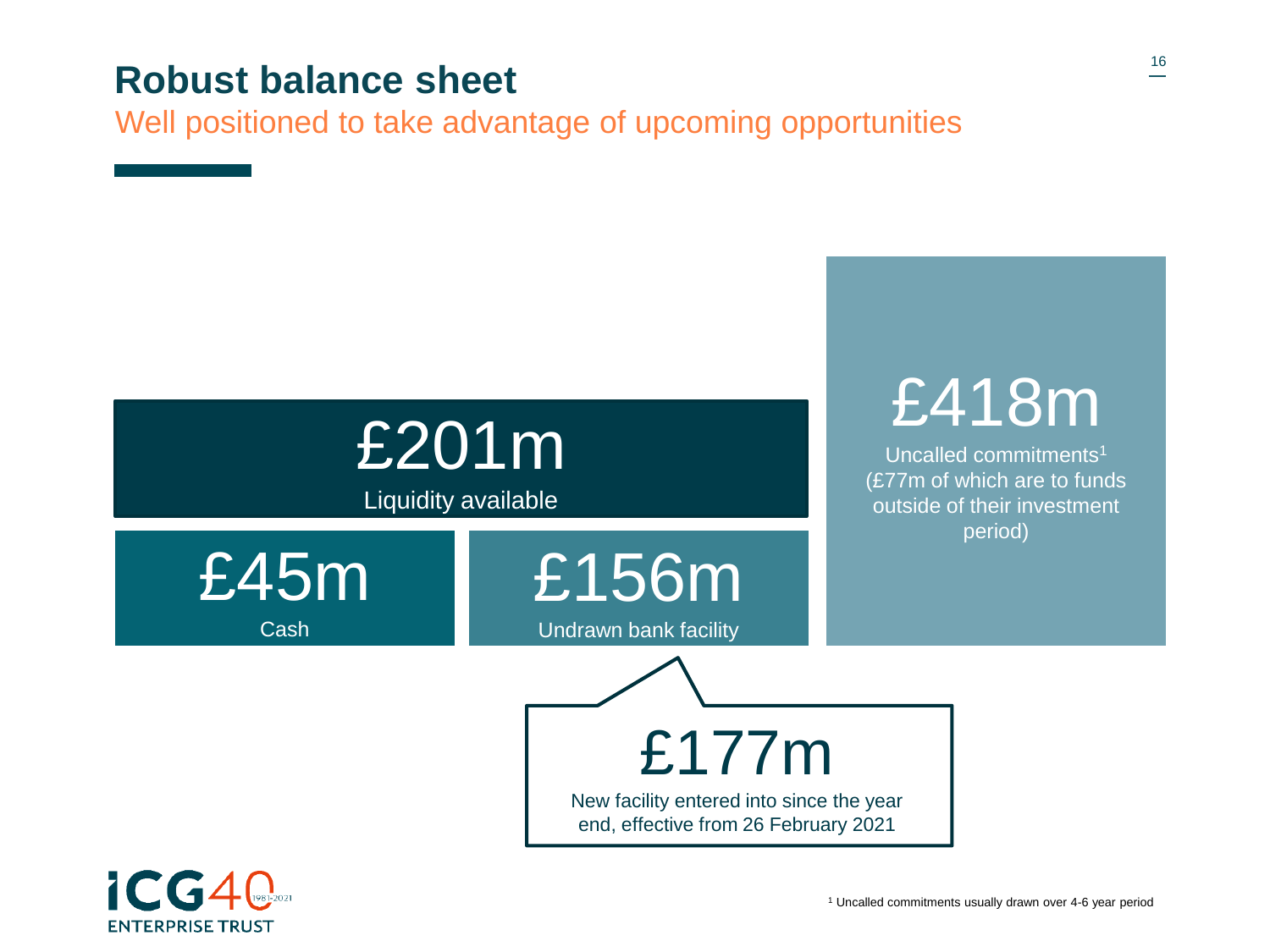# **Activity since the year end<sup>1</sup>**

Continued momentum across the business





<sup>1</sup> Activity since the year end presented is for the two month period to 31 March 2021 <sup>2</sup> Portfolio company logos above represent a non-exhaustive list of realisations since the year end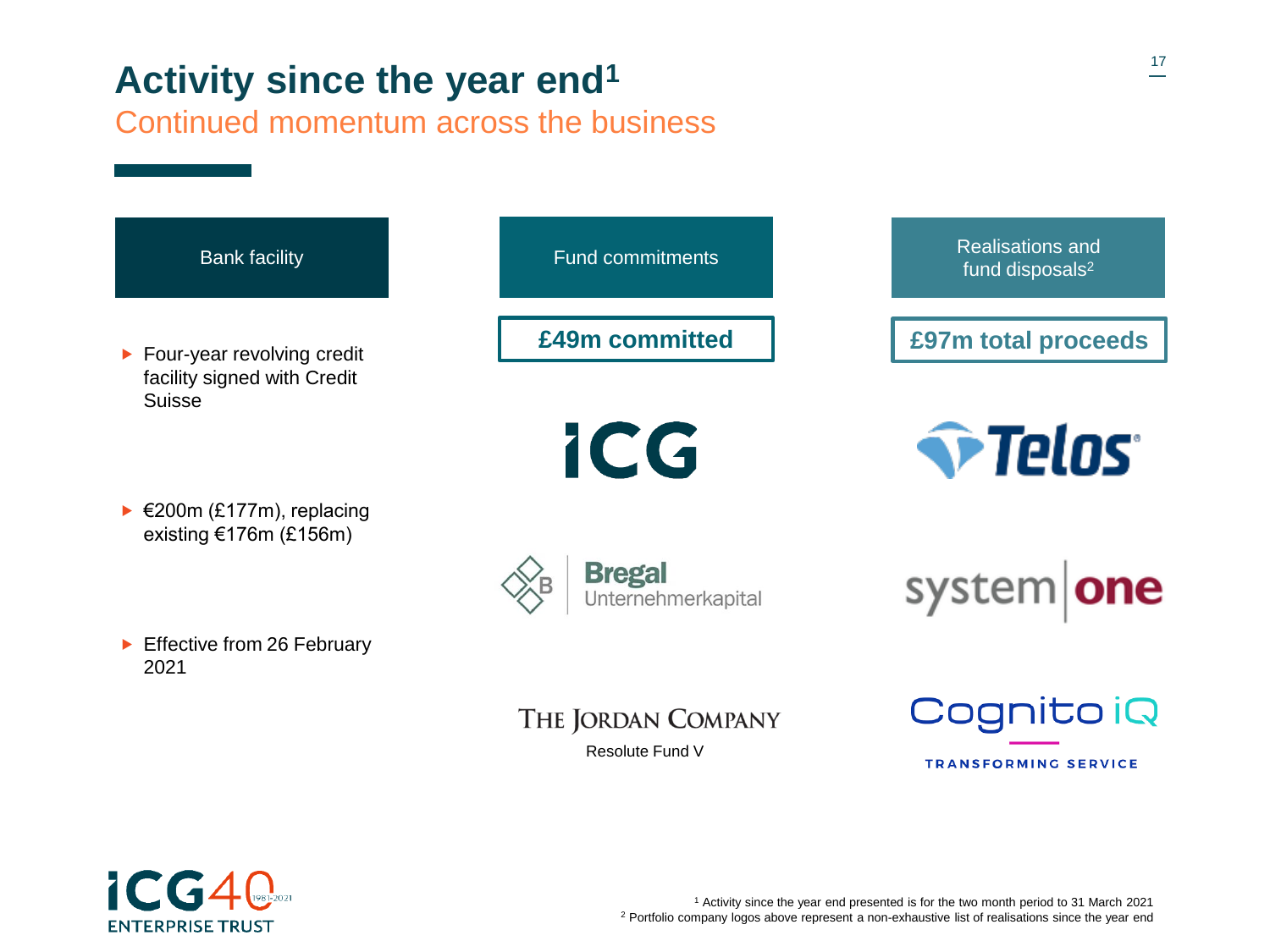### **Outlook**

#### Differentiated approach to deliver significant value over long term

| Differentiated approach                                                                                                                         | Success evidenced by<br>performance                                                                                                                    | Continued momentum                                                                                                                             |
|-------------------------------------------------------------------------------------------------------------------------------------------------|--------------------------------------------------------------------------------------------------------------------------------------------------------|------------------------------------------------------------------------------------------------------------------------------------------------|
| $\triangleright$ Active approach to portfolio<br>construction and management                                                                    | $\triangleright$ NAV total return of 22.5% for the<br>year and 109.3% for the last five<br>years                                                       | $\triangleright$ Strong momentum has continued<br>since the year end                                                                           |
| Ability to selectively increase<br>exposure to high-quality<br>companies with defensive growth<br>characteristics through direct<br>investments | $\triangleright$ Shareholder value driven by<br>consistent NAV growth and<br>progressive dividend policy                                               | $\blacktriangleright$ Robust balance sheet<br>strengthened to execute on<br>opportunities as they arise                                        |
| $\triangleright$ ICG plc as manager provides<br>access, insight and expertise<br>through its global network                                     | $\triangleright$ Demonstrated continued ability to<br>source attractive investment<br>opportunities through relationships<br>with third party managers | $\blacktriangleright$ High calibre, dedicated investment<br>team focused on delivering<br>continued success for ICG<br><b>Enterprise Trust</b> |